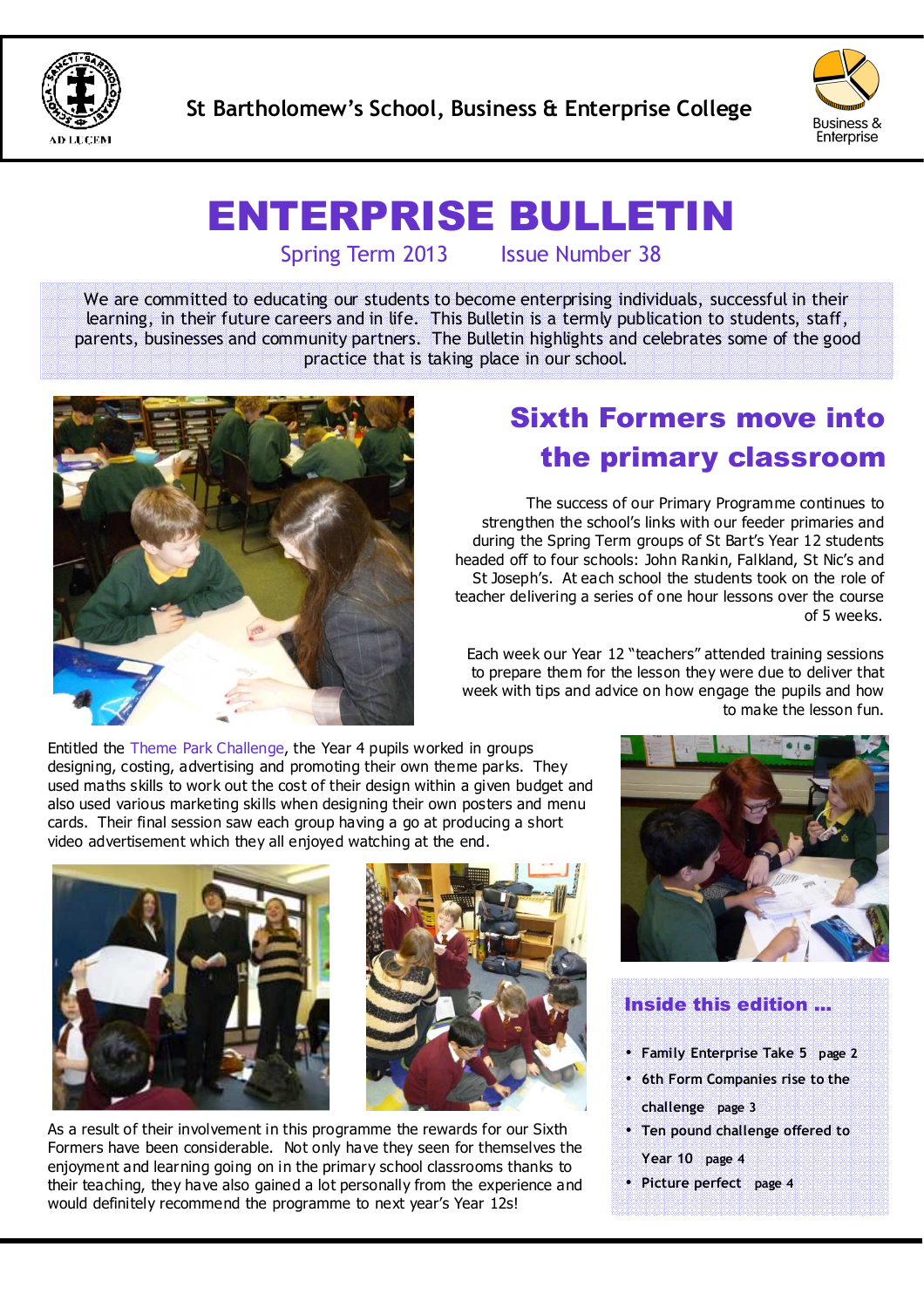### Year 7 Family Enterprise celebrates 5 years

With take up exceeding expectations, this year's Family Enterprise Experience was another resounding success. Year 7 students quickly signed up and all places on the first two sessions were soon fully booked. To avoid turning anyone away, a third session was added making this year the biggest Family Enterprise event in it's 5 year history!



Aimed at introducing Year 7 students to the concept of Enterprise, the Year 7 Family Enterprise Experience has been developed to demonstrate in a fun and engaging way the many and varied skills associated with it.

Together with a parent/carer the students worked in their teams to come up with solutions to the challenges presented to them, considering ideas of design, cost and functionality amongst others. Teamwork, communication, pressures of time, success and failure were all part of the experience. Judging from the very positive feedback we received all three sessions were a hit!



Each session concluded with one final challenge: to their surprise every student was handed a £10 note. What they chose to do with their £10 **Enterprise** Loan was up to them.

**"I enjoyed seeing my son come up with ideas and try them out ... Also running through ideas for marketing the bags and seeing him do the presentation" (Parent)** 

**"I found this session really fun and I will hope more people visit in years to come" (Student)** 

**"A very enjoyable morning ... It was good to see the kids getting fully involved" (Parent)** 

**"I enjoyed the challenges because they were fun and interesting and gave me ideas." (Student)** 





They could decide to accept or decline the challenge, but they would be given a term in which to see how enterprising they could be and how much profit they could generate at the end of it. We hope to hear about how they get on in a special edition of the Bulletin due out next term.

As always, sincere thanks are due to Mr Turner and Mrs McDowell for running another successful series!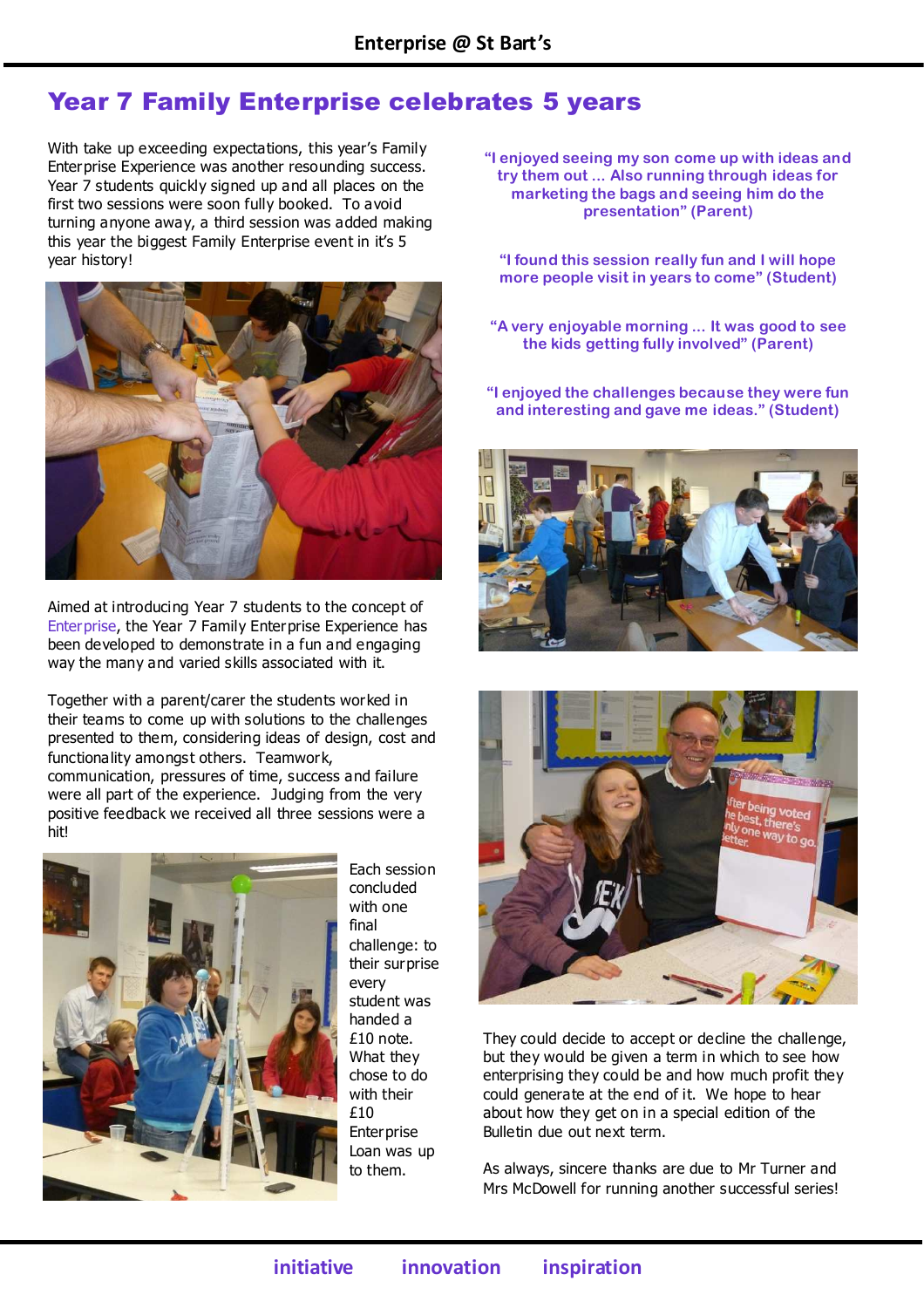### Young Enterprise companies moving forward

Since our last Bulletin, our two Year 12 companies have been working hard to make their businesses a success as part of the Young Enterprise Student Company programme—Keto selling a range of jewellery and Apto with their selection of colourful wooden flowers. In February both groups joined other schools to display and sell their products at the Young Enterprise Trade Fair in Newbury's Kennet Centre. During the day all teams were assessed and judged for the Area Trade Stand Competition with judges visiting each stand.

**Here, KeTo and Apto give an account of the day:** 

On Saturday 9th February, KETO (Katie Dowle, Kyrie Hayward, Ashley Bourke, Connor Strong, Siobhan Dickenson, Sophie Stevens, Scarlett Langley and Fran Muller) took part in the Young Enterprise Trade Fair in the Kennet Centre where we had to compete with companies from other schools to sell as much of our merchandise as possible during the day.

We each had shifts throughout the day so we always had a least 2 people at the stall and also other members of the team walking around the Kennet Centre sending potential customers to our stall. Our team, named Keto, (pictured top right) sold a range of bracelets and earrings to make money for our enterprise business. Our aim was to make a reasonable profit after we spent over £150 on stock. By the end of the day we had sold almost half of our stock which we were very pleased with. When the fair finished and the money had been counted we had made £131.

APTO (Heather Lewis, Amy Boliter, Olly Sopp, Emma Seymour, Myles May, Stefan Klas, Patrick Cardwell, Josh Wallin, Luke Gregory, Elliot Wheatland-Clinch) gathered at the Kennet Centre to set up bright and early and begin selling our fabulous scented wooden flowers. Throughout the day we faced various judges, five other Young Enterprise companies and the general public. We used the theme of Valentine's Day within the decor of our stand and had a special offer of 12 red, scented, long lasting roses for £10 to attract the buyers. Every member of the company played their role in helping the day run smoothly; from managing director to company secretary, all coming along to help sell our flowers. This event was a great experience for every member of the company, letting us see the challenges and uplifts that the business working world has to offer.











Since launching their companies in October the groups have completed a business plan, sold shares to finance their operation, conducted market research, marketed their business, attended selling events, including the trade fair, and managed their business accounts. They have since entered the Area Cup Competition held at Newbury Rugby Club on 20th March for which they were required to submit an interim company report, including an interim balance sheet and payment of their VAT liability to date. Both companies successfully completed this task and at the evening competition made a presentation to summarise their business activity to the panel of judges and fellow competitors. Although the teams were not winners on the evening, Apto were judged to be second in the 'best trade stand' young category—an excellent enterprise achievement.



Both groups intend to run their businesses until June when the final company accounts will be prepared and (hopefully!) dividends will be paid to shareholders. We wish them every success.